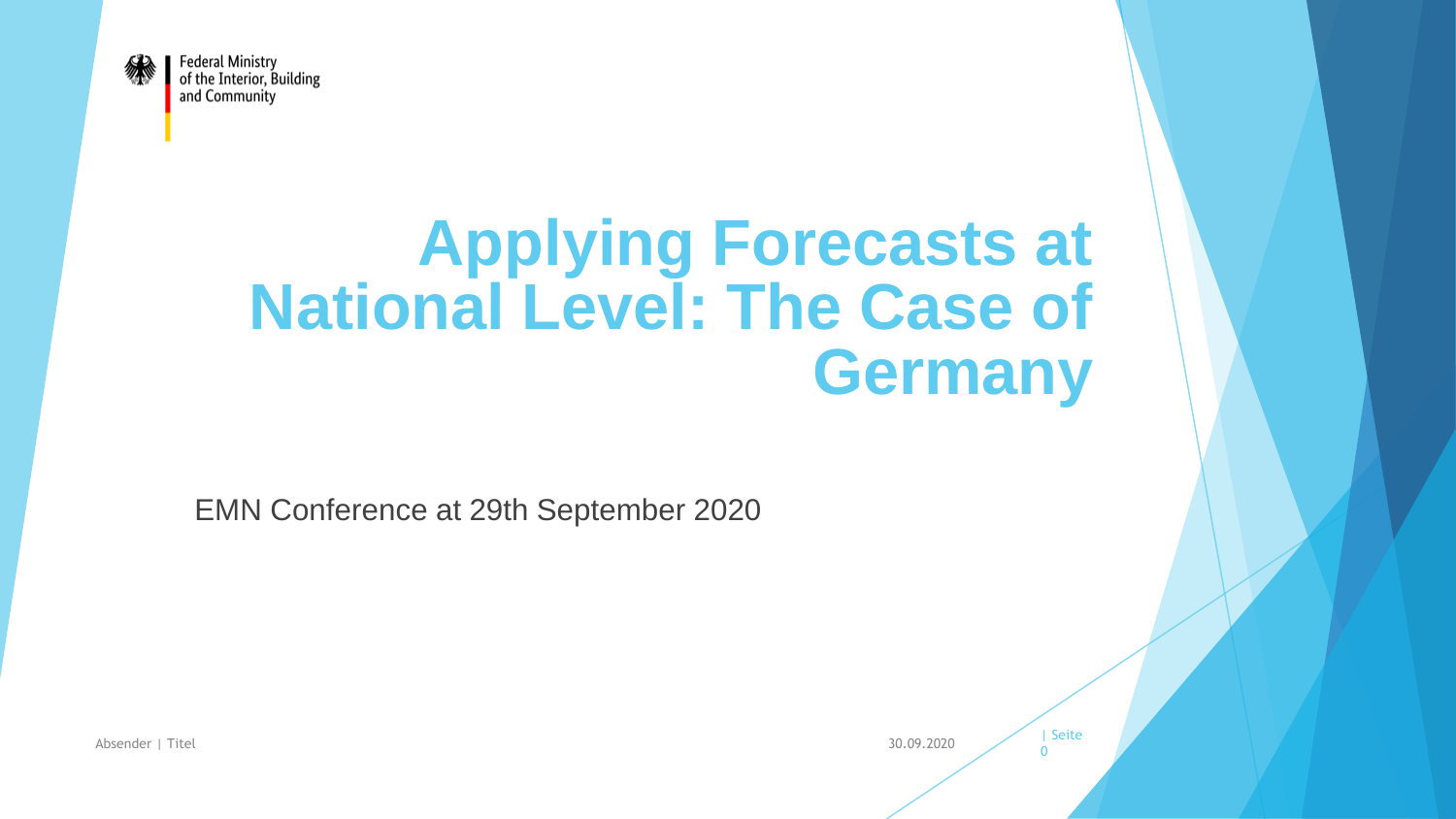

#### Monitoring of Migration Situation in Germany

**Regular situation and monitoring:**

- In cooperation with all relevant authorities, the Federal Ministry of the Interior, Building and Community created a **network of migration experts** on a ministerial level.
- The Network Meetings focus on:
	- ❖ **migration routes** and the current **migration situation** of relevant **countries of origin** and **transit countries** and on
	- ❖ now-casting, but also contain **prognostic elements of future migration dynamics** based on expert assessments.
- One key institution involved in this process is the **Joint Centre for Illegal Migration Analysis and Policy** (**GASIM**), a cooperation platform, which exclusively deals with the analysis and prognosis of irregular/illegal migration.

1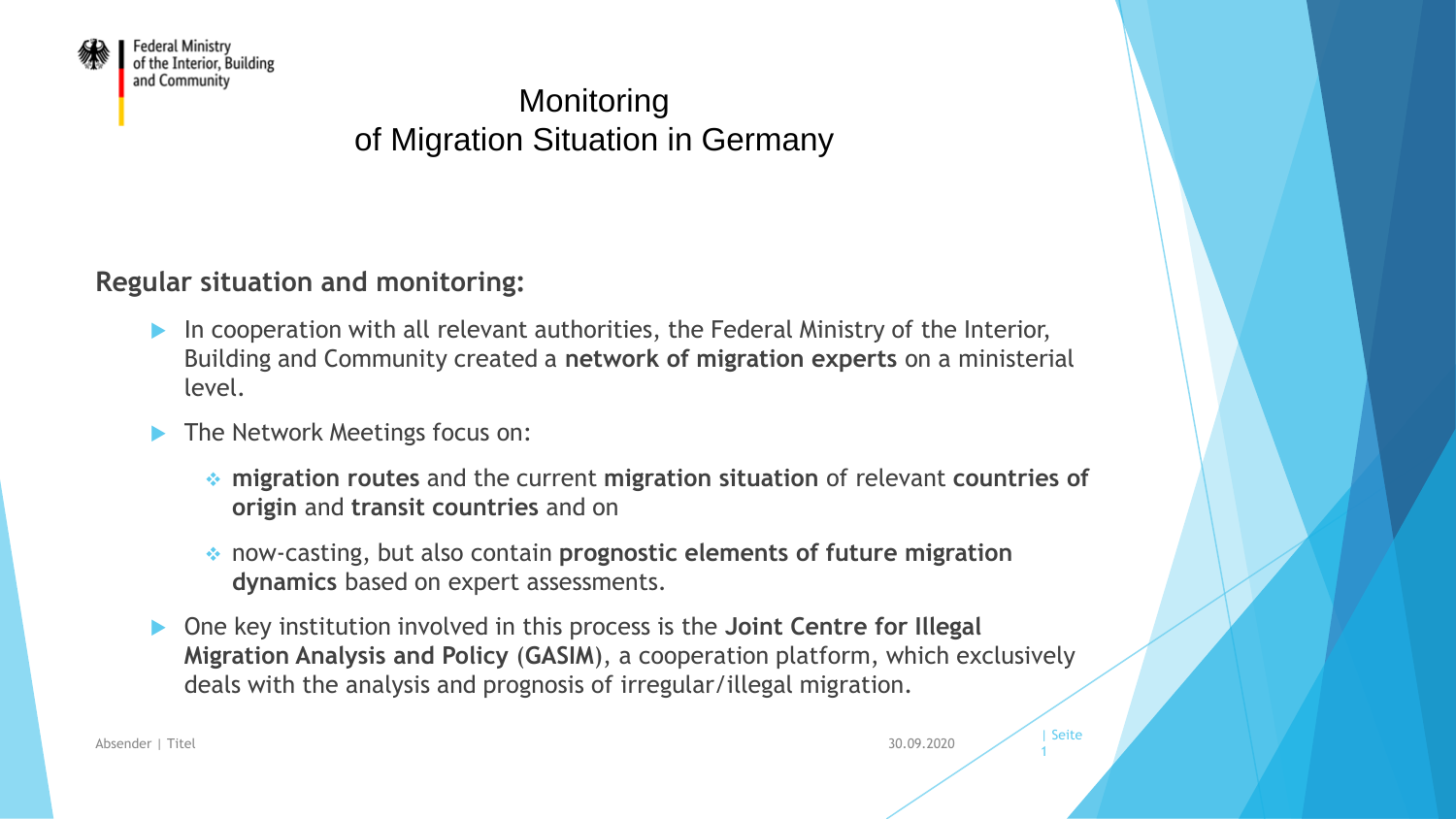

### Joint Centre for Illegal Migration Analysis and Policy **(GASIM)**:

- **Participating authorities**: Federal Office for Migration and Refugees, Foreign Office, Federal Police, Federal Criminal Police Office, Domestic Intelligence Service, Foreign Intelligence Service, Central Customs Authority
- Focus on **strategic questions** and **exchange of information** between the different authorities
- **Used information and data**: National sources, FRONTEX, Europol, national asylum statistics, Visa decisions, open sources,

2

No use of personal data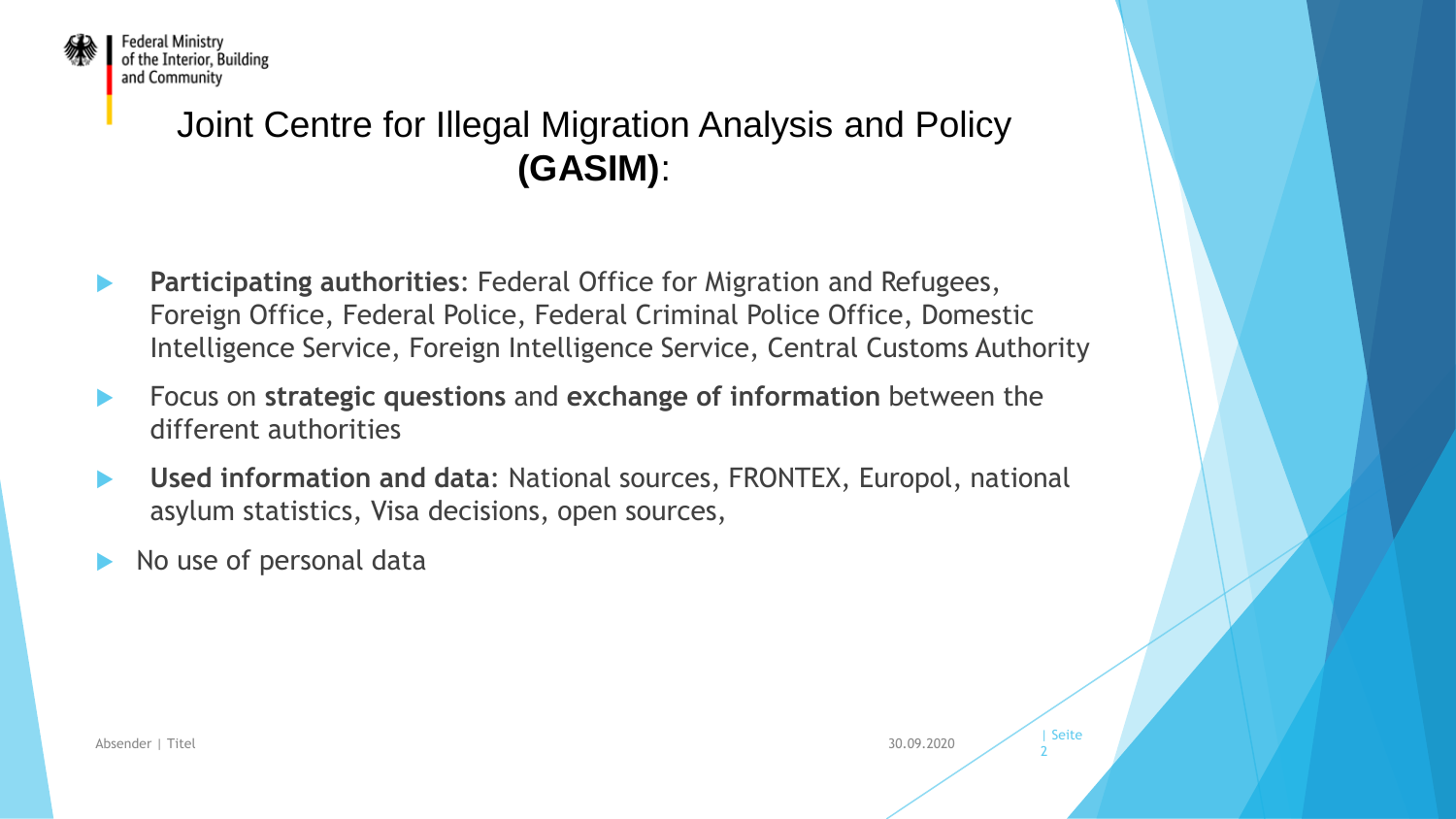

## Cooperation platform GASIM

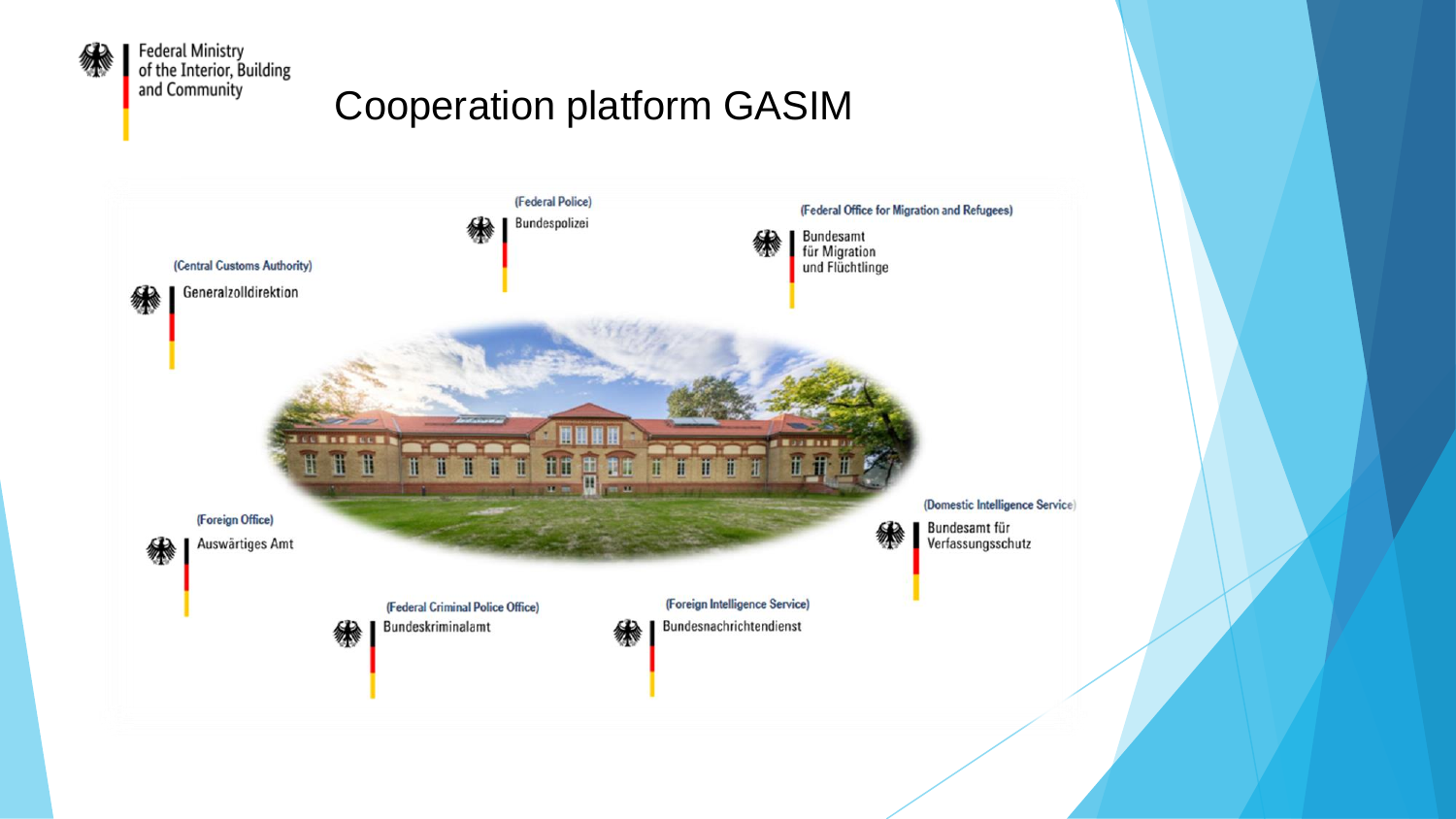

# Migration Forecasting

- Forecasting State of play
- Three Partners have already devoloped forecasting tools:



4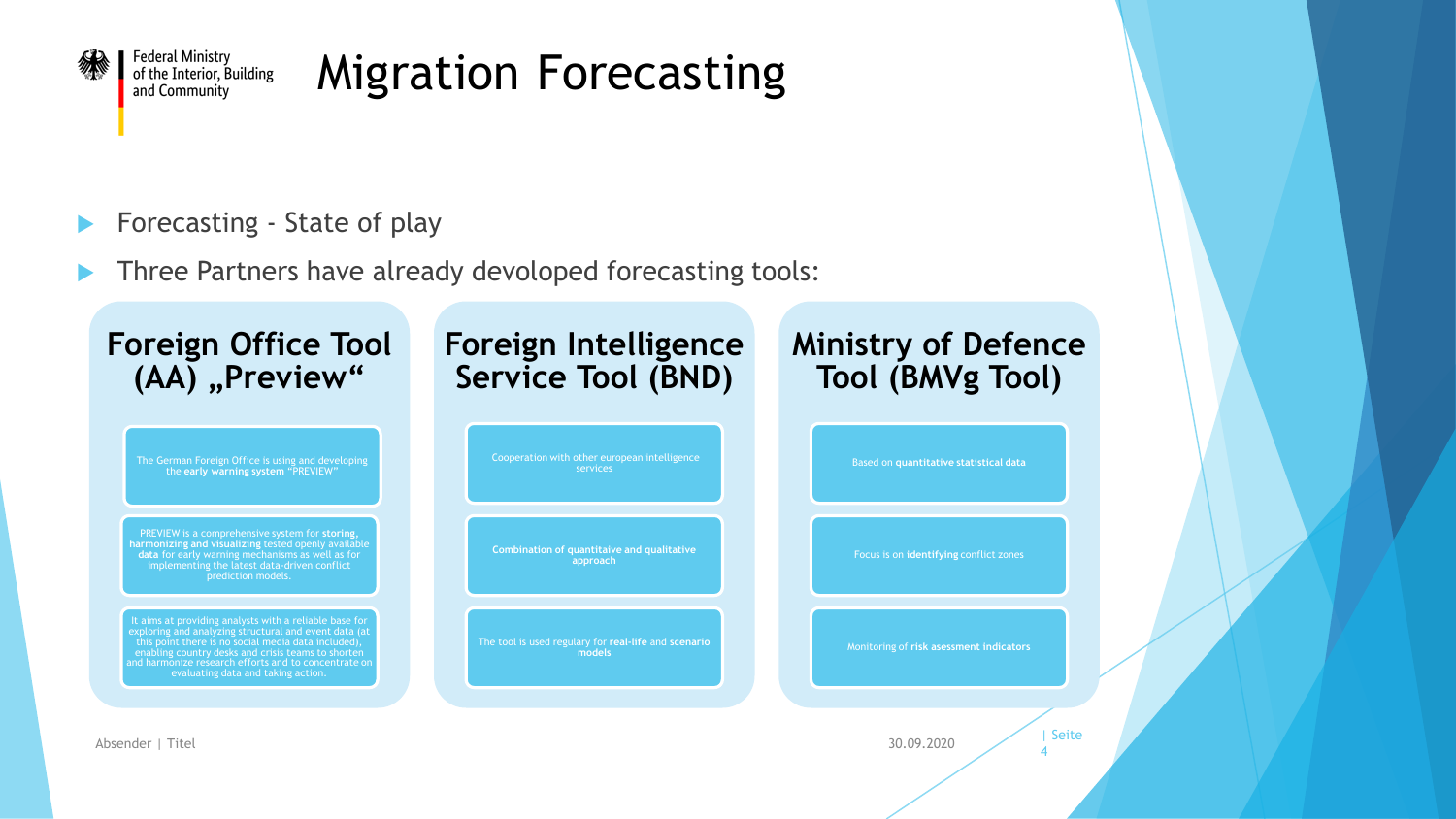

# Development of a new tool : "hands on approach"

| <b>First Step:</b>               | Task:                                 | 6 Months,<br>region :              | Presentation<br>+ Joint                      |
|----------------------------------|---------------------------------------|------------------------------------|----------------------------------------------|
| $\bullet$ , pilot<br>prediction" | • All 3 Tools<br>had the<br>same task | • North<br>africa<br>$\cdot$ Egypt | • Analystics<br>of results<br>and<br>methods |

5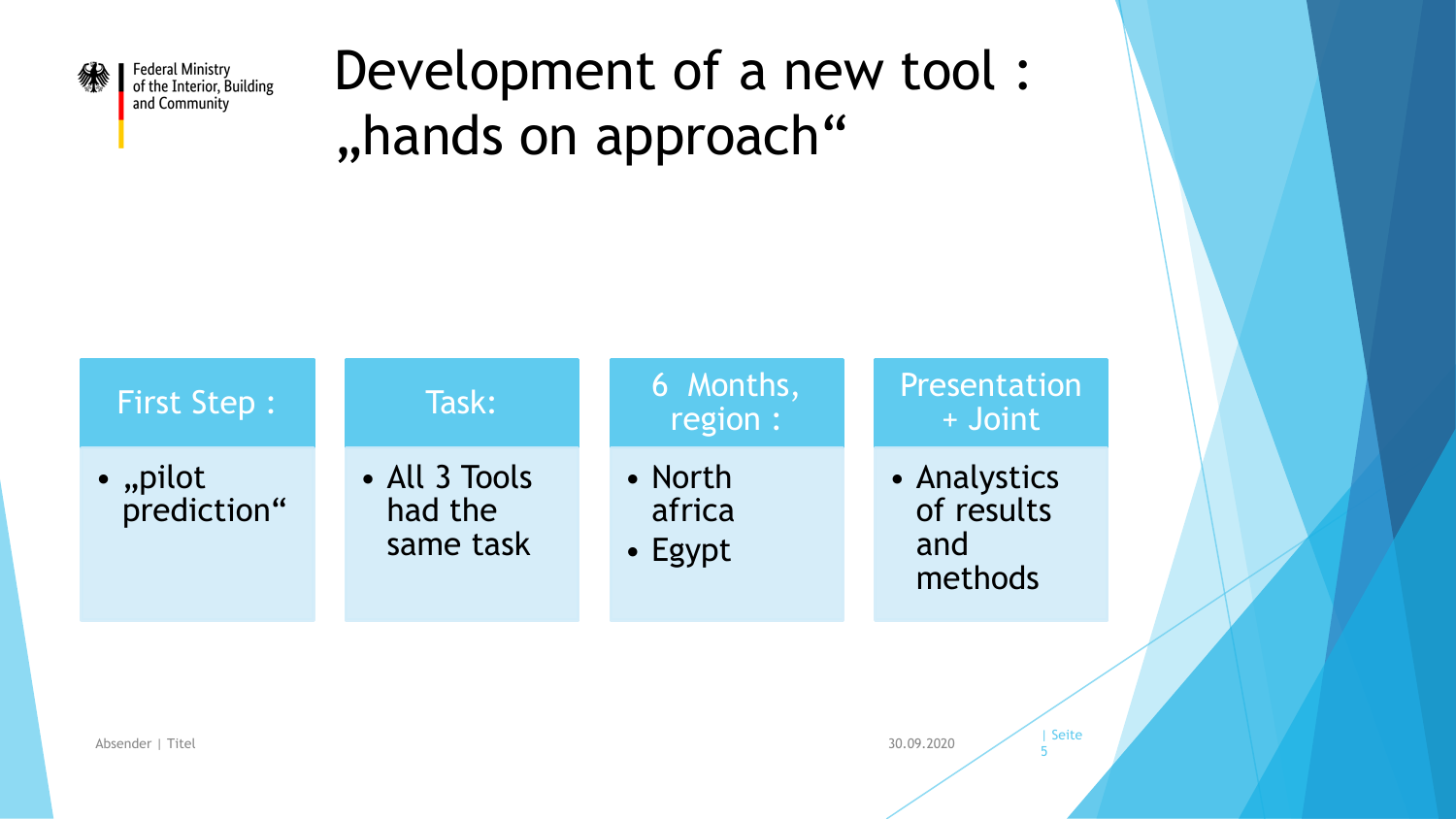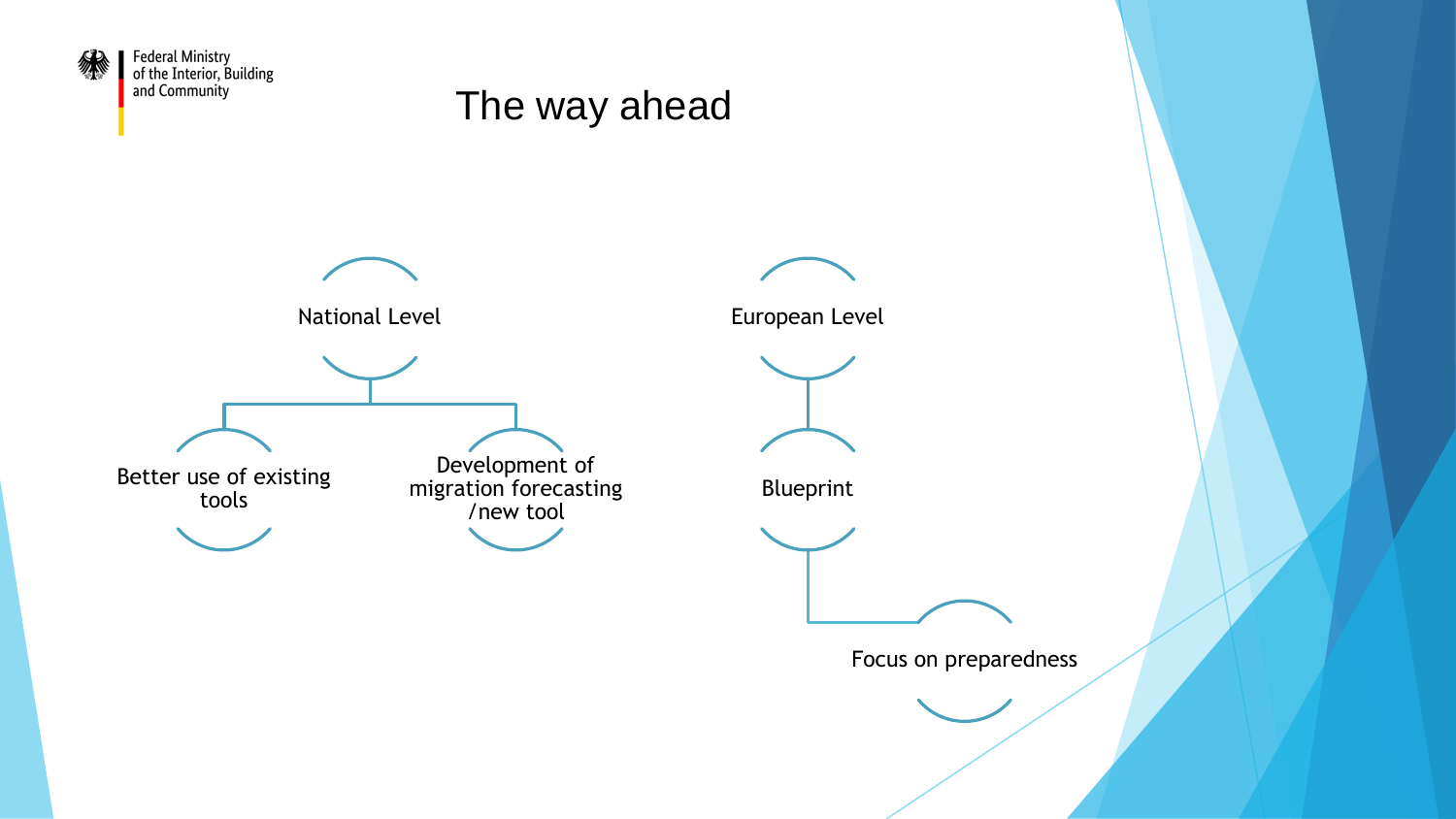

## Migration 4.0 in Presidency

- Kick Off Event: Migration 4.0 on the **22nd of Juli 2020**
- Goal: Support digital transformation of migration management
- Mapping process / step out sessions / conferences….
- Use , Migration 4.0" to support and accelerate implementation of blueprint
- Presidency: "From Crisis to comprehensive management based on preparedness"
- And don´t forget to….Think it digitally from the start!